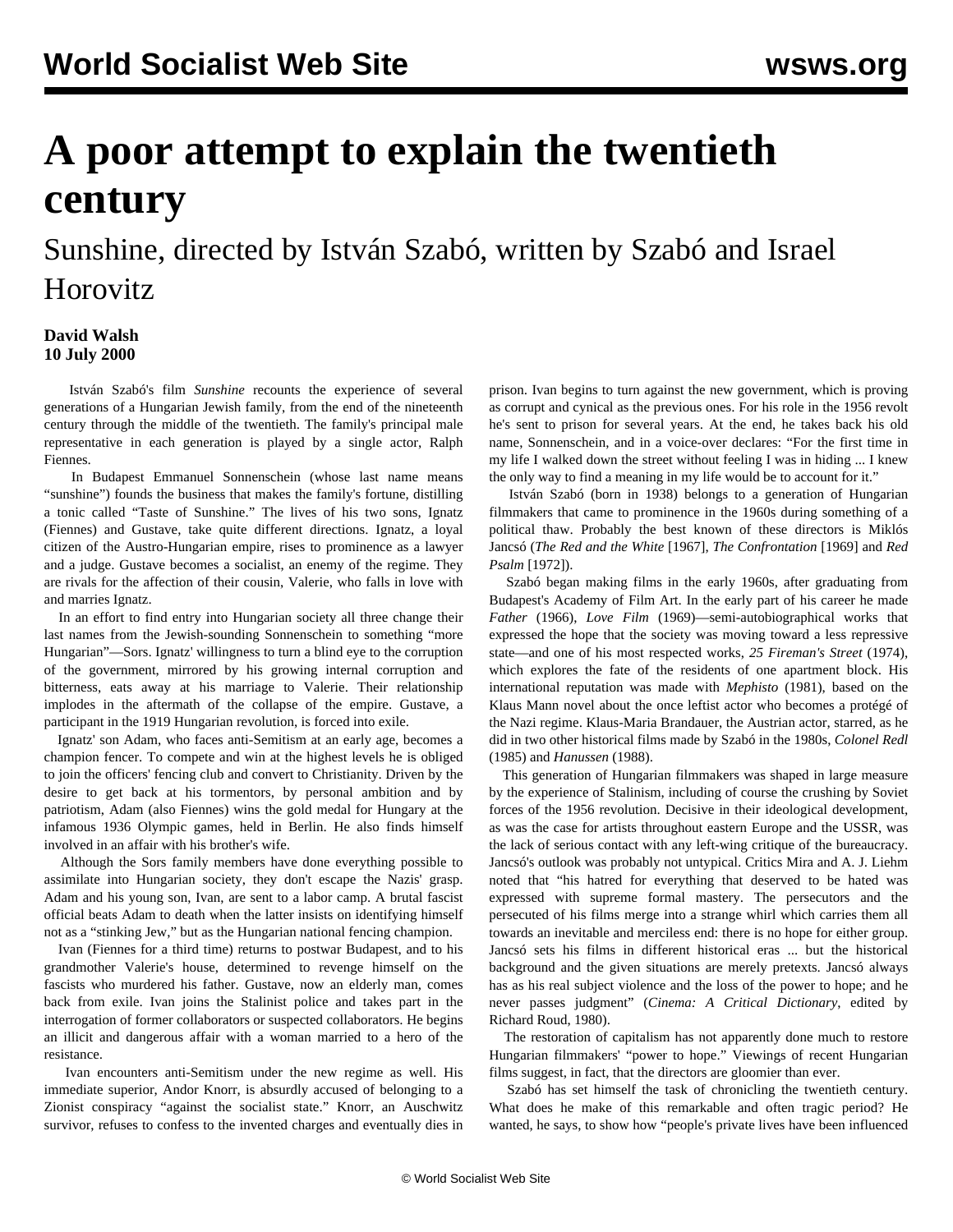by history and politics.... So I wrote this story, showing how these supposedly different regimes—be they an empire, a republic or a foreign dictatorship—have put individuals under pressure. All regimes promise happiness, but dreadful things have happened in that name. Authority uses people. When it no longer needs them, it throws them away or destroys them. This enormous experience is only the experience of the twentieth century."

 The film is not subtle in conveying its central themes. The annoyingly superior Valerie tells her grandson: "Politics has made a mess of our lives." Gustave the lifelong socialist, on his death bed, asks, "What was the purpose of this miserable life?" At the funeral of Andor Knorr, Ivan declares that he and his kind had wanted "to make a better world" and instead had made one "so much worse." During the 1956 revolt, he tells a crowd: "This revolution is not about politics, it's about morality." And so forth.

 To drive home the point that one regime is much like another, Szabó stages a hunting party organized by aristocrats under the old Hapsburg regime and reprises the sequence when the Stalinists are in charge; if anything the latter are more vulgar and bloodthirsty. Equally, certain images deemed to represent the lyrical, nonpolitical possibilities of life—a courtyard full of flowers, a woman caught unawares with her right foot up on her left knee—appear and reappear.

 Politics, it turns out, has only one impact on private lives: destructive. It's best to keep one's distance from the entire business. Music, flowers, nature, sex, on the other hand, are privileged. This is where real life is to be found. Valerie and the female characters generally hold the key to this side of things. In an early scene Valerie intervenes in a political argument between Ignatz and Gustave, declaring that she wants nothing to do with either the political power revered by the former or the oppressed championed by the latter. I want to be a poet and grow like a wild flower, she says, or something to that effect.

 A parallel theme is that of Jewish identity. Everything seems to go downhill after the trio of young people decide to change their names. Ivan, a couple of generations later, only becomes whole when he gets his old one back. Szabó and Horovitz play games with historical fact in the effort to assert their brand of identity politics. By a sleight of hand they identify assimilationism with careerism and accommodation to anti-Semitism (signified by the name change). However, the most advanced Jewish intellectuals and workers in the latter part of the nineteenth century didn't seek to enter the social mainstream because they were ashamed of their ethnicity or wanted to "get ahead in life." Most perceived assimilation as a way out of backwardness and narrowness; and far from aiding them in their careers, assimilation for many was an entryway into socialist or oppositional activity of one sort or another.

 There was much in European, Hungarian and specifically Hungarian Jewish history in the last century that was tragic. Szabó is not making any of this up. One must ask, however, whether it might not be possible to respond in a manner that, without discounting in any fashion the depth of the ordeal, contains some insight into the origins of the tragedies and some clue as to a manner of overcoming their conditioning factors.

 The film is not malicious, not dominated by ferocious anticommunism, but terribly confused and, for the most part, shallow. In any event, the scope of the work virtually ensures the shallowness of any given sequence. Szabó has attempted to treat events—the crisis and decline of the Austro-Hungarian empire, World War I, the Hungarian revolution of 1919, the rise of fascism, World War II, the Holocaust, the emergence of the Stalinist-dominated states in eastern Europe, the Hungarian revolution of 1956 and, in a final voice-over, the ultimate collapse of Stalinism—that would be impossible to summarize in a single feature film, even one undertaken with the best of intentions and the greatest breadth of knowledge. Szabó originally planned to make a television series out of this story. That wouldn't have solved all his difficulties, not by a long shot,

but at least it might have created the conditions for a more reflective work.

 As it is, *Sunshine* largely skates through the twentieth century, barely making contact with its contradictory surface, only to draw the conclusion at the end that the hundred years shouldn't have taken place at all. Following the logic of the film, there seems no reason to believe the same sort of tragedies won't repeat themselves in the next century. History is merely a series of misadventures that knocks the innocent middle class bystander on the head.

 Szabó has the right to his opinion, but as an explanation of the century it seems pretty thin. Mind you, this is certainly a popular view. It's the sort of self-serving conclusion a broad and generally prosperous international layer of academics, intellectuals, artists, journalists and commentators of varying sorts has drawn: last century's experience with social revolution in particular proved a ghastly error. *Sunshine* is one congealed expression of this outlook or mood, a kind of contemporary intellectual lowest common denominator.

 It's not terribly convincing or moving as a drama. Ralph Fiennes increasingly mistakes a perpetually pained expression for emotional depth. Jennifer Ehle and Rosemary Harris (mother and daughter in real life) are equally supercilious as Valerie. David De Keyser as the wise, old patriarch (Emmanuel Sonnenschein) is somewhat wearing. Anyway, this is too pretty a picture. Why should we suppose that a Jewish businessman in nineteenth century Hungary, starting from scratch and with everything against him, would not turn out hard as nails? There are interesting moments and possibilities, but they get lost in the shuffle for the most part.

 There are all sorts of loose ends in the film, strands of the narrative that seem to lead nowhere. Much is made of the incestuous character of Valerie and Ignatz' relationship in the first part of the film (first cousins, they've been brought up as "brother and sister"), or what appears incestuous to his parents. Where does this lead? Is it some comment on the "dark side" of eastern European Jewish existence, that, isolated and persecuted, these people were forced to fall back on each other rather too intimately and too intensely for support and love? But they marry and seem happy enough; at any rate, incest is not their problem. In fact, each of the three characters played by Fiennes has a self-consciously intense, but rather pointless affair. The love and sex seem added on as an afterthought, to provide some texture and depth, one feels, to what would otherwise be a fairly dull script.

 Szabó has the right to his political opinions, but not to make such an artistically predictable and insipid work. His failure to digest the historical material certainly contributes to the weakness of the drama and his willingness to "swim with the current" ideologically and aesthetically cannot be healthy. Does Szabó have doubts about his own conception in the back of his head? Does he really know better in some part of his being? It's hard to say, but worth pointing out that the strongest figure in the film is Knorr (William Hurt), the Communist survivor of a concentration camp who refuses to capitulate to the Stalinists.

 The current popularity in artistic circles of the view that politics, particularly radical politics, is the mortal enemy and destroyer of poetry, love and all things personal and intimate seems to suggest that we've been transported back one hundred and fifty years in history. Toward the end of the nineteenth century the most socially perceptive artists were already drawing different conclusions.

 For Oscar Wilde, for example, socialism would be "of value simply because it will lead to Individualism." Increasingly artists saw their interests and concerns, including the defense of personality and emotional freedom, as bound up in one way or another with the fate of the working class. The Russian poet Vladimir Mayakovsky hailed the October Revolution, perhaps too familiarly, as a co-conspirator in a love affair. The Surrealists understood all this; André Breton declared that "Lyricism is the beginning of a protest."